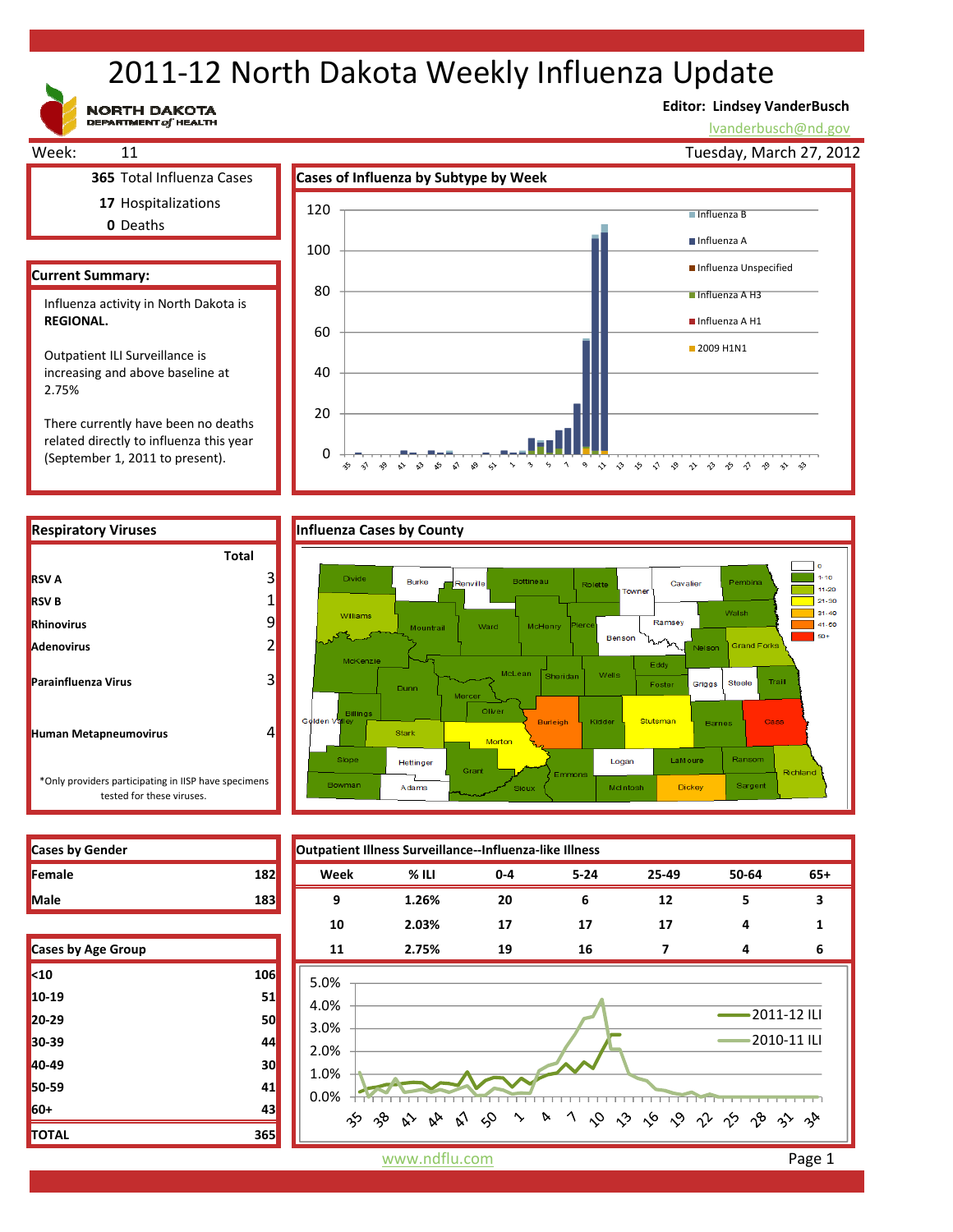# 2011‐12 North Dakota Weekly Influenza Update

NORTH DAKOTA





\*These data do not represent all laboratory results for influenza.



Tuesday, March 27, 2012

### **North Dakota School Surveillance:**

**‐‐ 5 Schools Reporting**

**‐‐ Percent Absent due to illness for this week is well below what would be considered significant absenteeism.**

**‐‐ If your school would be willing to particiapte in our surveillance, please contact Lindsey VanderBusch, lvanderbusch@nd.gov.**

### **Sentinel Laboratory Surveillance**

**‐‐ 15 North Dakota Laboratories Reporting**

**‐‐ The number of percent positive on influenza tests is on the increase.**

**‐‐RSV continues to rise and should remain a possiblity for ILI diagnosis.**